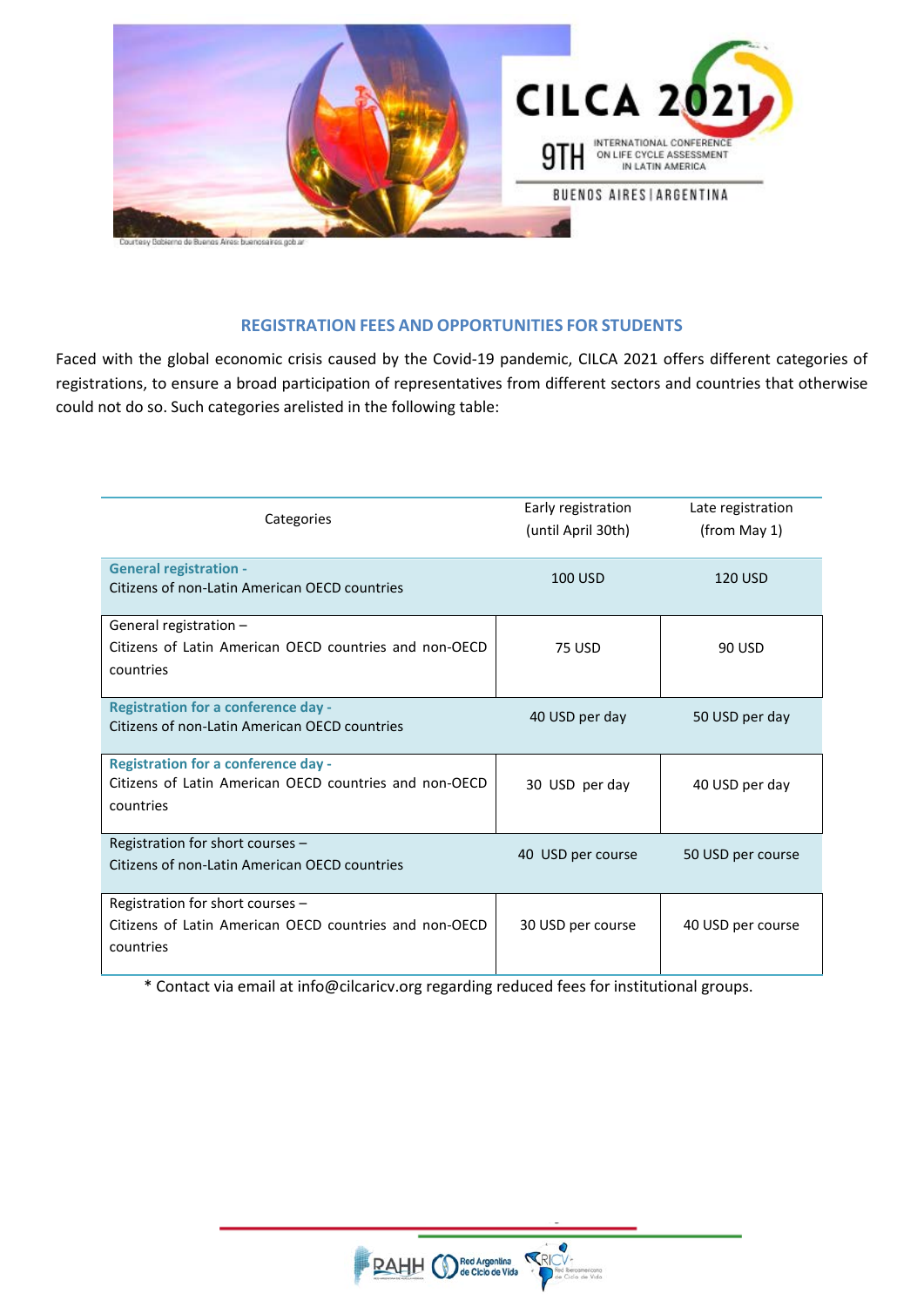



## BUENOS AIRES | ARGENTINA

#### **GENERAL REGISTRATION**

It grants the right to:

- attend the short courses and any activity that takes place during the whole conference
- present up to two works in oral or poster format, which have been accepted by the Evaluation Committee and whose author or co-author is the one who requests registration
- access to all the conference materials: recordings of technical sessions, material of plenary sessions, Conference Proceedings, etc.
- Assistant or Exhibitor certificate, as appropriate.

## **REGISTRATION FOR A CONFERENCE DAY**

It grants the right to:

- attend any session that takes place during the day you register, except for short courses.
- present up to two works in oral or poster format which have been accepted by the Evaluation Committee and whose author is the one who requests registration.
- access to all the conference material that corresponds to the technical and plenary sessions of the day you are registering, and the Conference Proceedings,
- Assistant or Exhibitor certificate, as appropriate.

## **REGISTRATION FOR A COURSE**

It grants the right to:

- attend the course that is registered
- access all the material of the course
- Assistant certificate

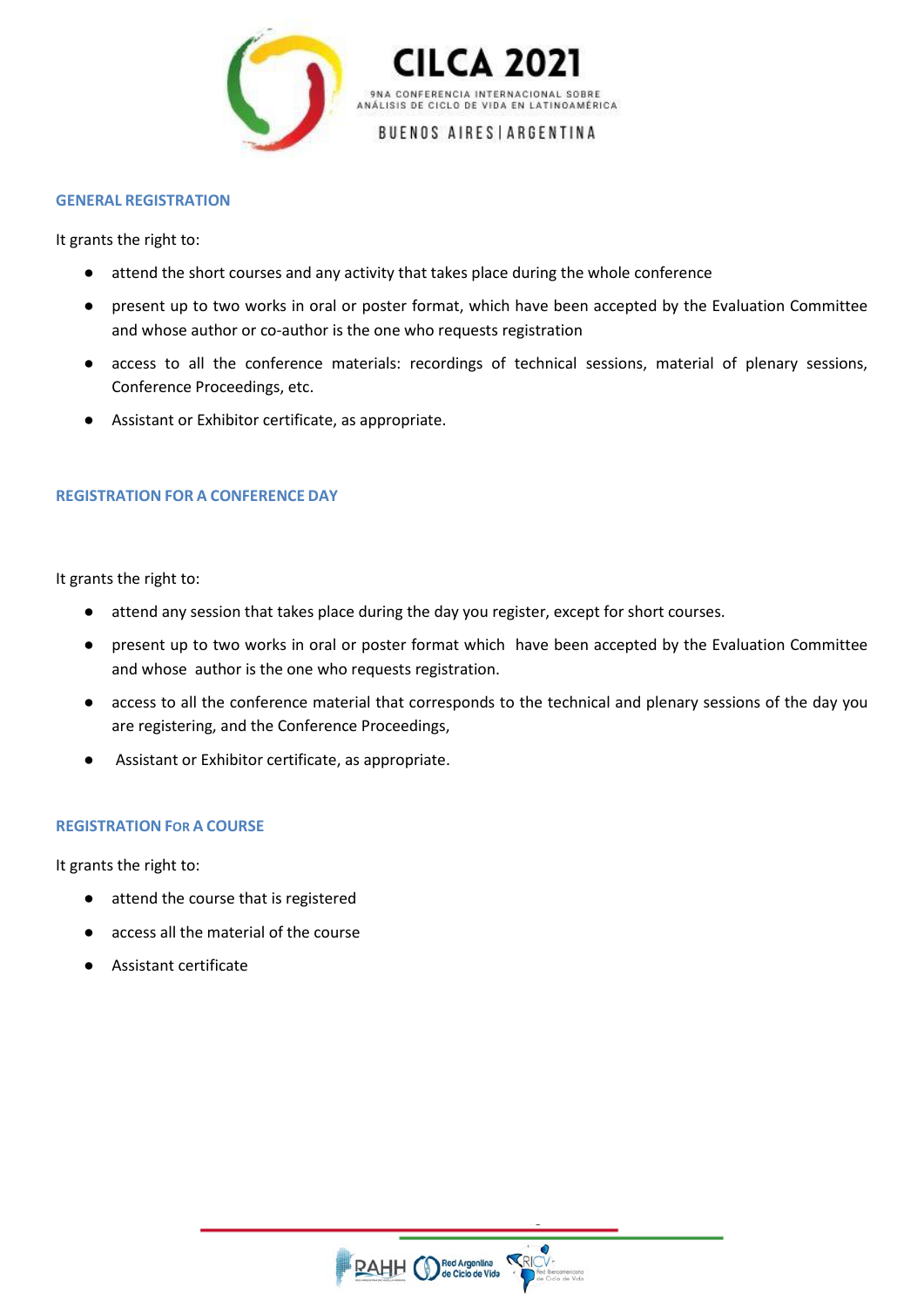



# **OPPORTUNITIES FOR STUDENTS**

#### **FULL SCHOLARSHIPS**

The Organizing Committee offers five (5) scholarships for postgraduate students or advanced university students who wish to participate in CILCA 2021.

Applicants must be authors of at least one accepted paper to be presented at the conference (in oral or poster format).

Necessary documentation:

- Copy of abbreviated CV.
- Copy of the undergraduate or postgraduate student certificate, issued by the corresponding University. Undergraduate students must present proof of the degree of advancement in the university career.
- Letter that describes interest in attending the congress.

The students who benefit will have the right to:

- attend the short courses and any activity that takes place during conference,
- present one (1) work in oral or poster format, which has been accepted by the Evaluation Committee and which is authored by the scholarship student,
- access all the conference material: recordings of technical sessions, material of plenary sessions, Conference Proceedings, etc.
- Assistant or Exhibitor certificate, as appropriate.

Send the documentation in PDF format to the email: [info@cilcaricv.org,](mailto:info@cilcaricv.org) indicating in the subject "Full Scholarship Application for Students".

The registration date is until March  $31<sup>th</sup>$ , 2021, and the results will be communicated during the first half of April 2021.

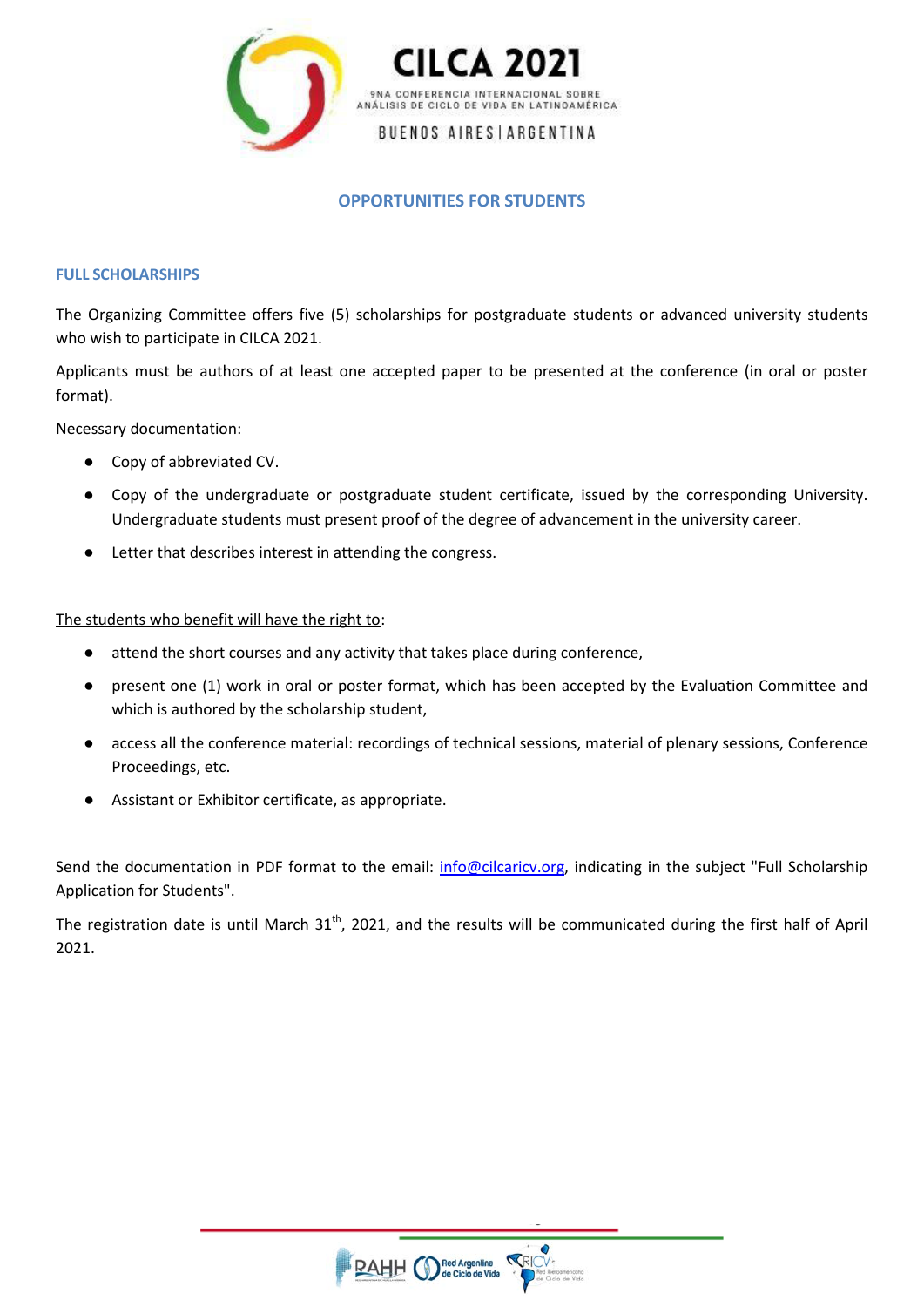

9NA CONFERENCIA INTERNACIONAL SOBRE ANÁLISIS DE CICLO DE VIDA EN LATINOAMÉRICA

**BUENOS AIRES | ARGENTINA** 

## **SCHOLARSHIPS FOR SPECIFIC SESSIONS**

The Organizing Committee offers scholarships for groups of postgraduate students or advanced university students who wish to participate in a specific activity of CILCA 2021 (plenary session, round table, etc.).

To access the scholarship it is necessary to gather a group of at least ten (10) students who wish to participate in the same activity and appoint a Coordinator who will be the interlocutor with the Organizing Committee of CILCA 2021.

## Necessary documentation:

- Copy of the undergraduate or postgraduate student certificate of all the applicants of the group, issued by the corresponding University. Undergraduate students must present proof of the degree of advancement in the university career.
- Letter indicating the activity they wish to participate in and explaining their interest in it, signed by the group coordinator.

# The groups of students that benefit will have the right to:

- attend the selected activity,
- access the material corresponding to the selected session,
- Attendee certificate for the selected session.

The Organizing Committee of CILCA 2021 will inform the groups of students that apply in case they are accepted to attend the activity indicated in the Letter of Interest.

10% of the capacity of the CILCA2021 sessions has been reserved for students, in order to promote their insertion in the topics addressed in the conference.

Send the documentation in PDF format to the email: [info@cilcaricv.org,](mailto:info@cilcaricv.org) indicating in the subject "Scholarship Application for Group of Students".

The registration date is until May 7, 2021, and the results will be communicated 10 days before the start of the conference.